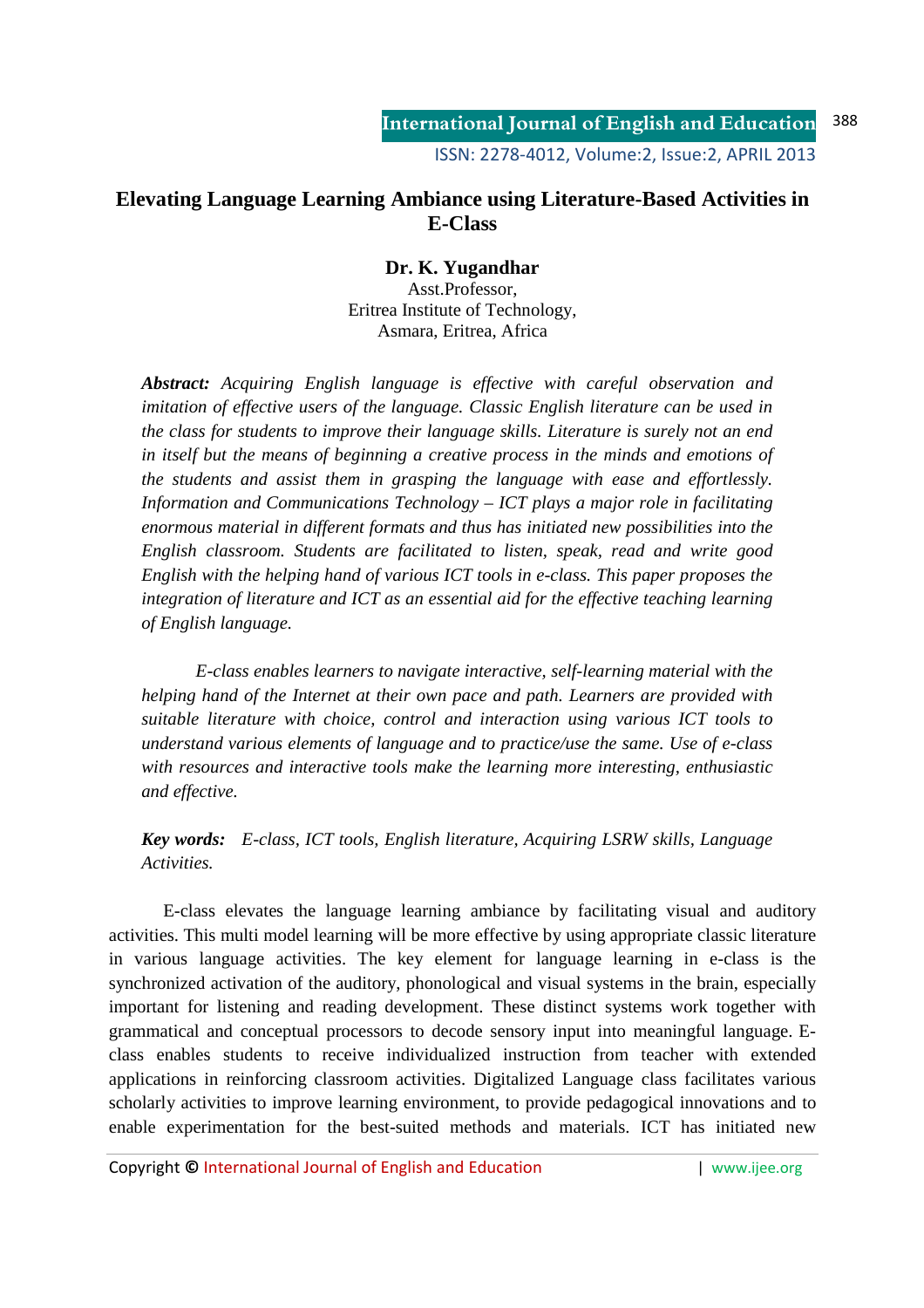#### **International Journal of English and Education** ISSN: 2278-4012, Volume:2, Issue:2, APRIL 2013 389

possibilities into the English classroom by facilitating large amount of materials in different forms. Use of e-class with resources and interactive tools – e-books, e-dictionaries, eencyclopedia, web 2.0 components, internet, blogs, socializing portals, webcasting, and audiovideo make the learning more interesting, enthusiastic and effective.

 Krashen claims that using computers for Free Voluntary Surfing will encourage students to wander through the Internet and read what interests them. Computer aided language learning provides new opportunities for learners to engage in active communication that facilitates the development of second language competence. Computer aided language learning and Internetbased instruction contribute to EFL students' cross cultural competence (Kim, 2005). Computer Aided Language Learning will enable learners to pool their knowledge in effective ways and enhance peer correction and language repair work.

According to O'Malley and Chamot (1990), there are three main categories of strategy use, depending on the kind and level of processing involved: metacognitive, cognitive and socioaffective strategies. Within the metacognitive category are those strategies which involve "knowing about learning and controlling learning through planning, monitoring and evaluating the learning activity". Cognitive strategies are more directly related to individual learning tasks than metacognitive strategies and involve the transformation of the material to be learned. The third type of learning strategy identified in the cognitive psychology literature shows the influence of social and affective processes on learning: social strategies involve interaction with another person while affective strategies are concerned with the management of one's feelings about learning and language use. These strategies are considered while planning various activities in e-class using the classics of English literature for improving the language skills.

To begin with, the students should be able to comprehend fully what has been taught to him/her and then should be able to reproduce it, not only in exam but in day to day life also. If the students fail to do so, he is neither empowered nor has his proficiency level improved. The activities shared in this paper have successfully worked with the student community. Michael Levy writes in Computer-Aided Language Learning that he is motivated by a desire to better understand the relationship between theory and application; following his ideals, the relationship between theory and application is well-balanced while planning various activities in e-class.

English language teaching in the class of ELT Degree students using literature and ICT tools is reviewed in this paper. Classes of ELT degree students are receptive and responsive in using technology. This receptivity of the students helps the teacher to go beyond horizons in experimenting innovative practices in the classroom. Listening to the native speakers – conversations, reports, dialogues, poetry, songs, literary texts, e-books, prepared PPT's etc. were provided as reference materials. A few activities were conducted with these materials for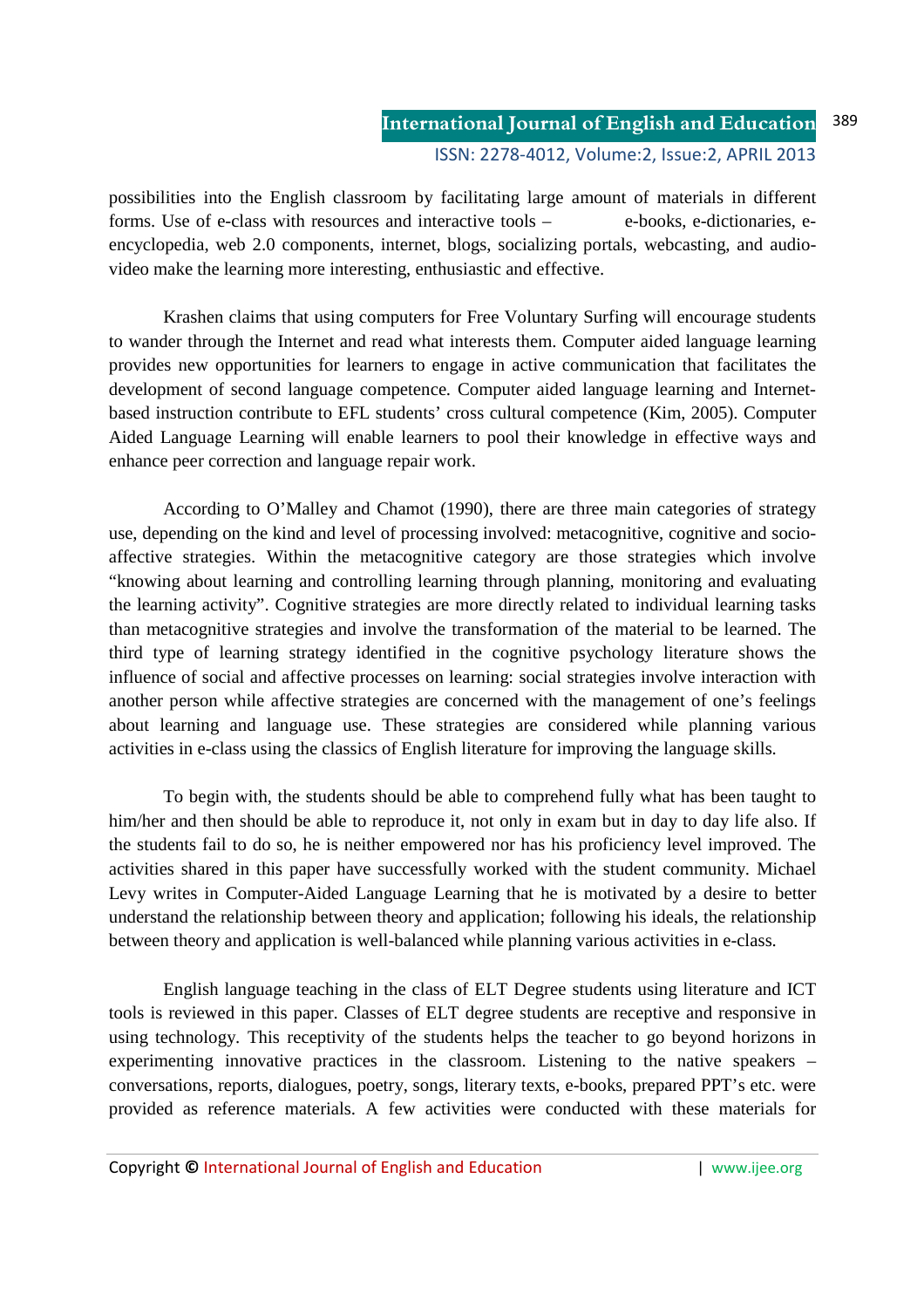improving the quality of the ambiance conducive for language learning. The following activities elevate the teaching learning ambiance in e-class.

## **Reading Together – Activity 1**

The comprehension hypothesis by Krashen claims that language acquisition does not occur when learners focus on form. It happens only when they engage with the messages they are conveying and understanding. The hypothesis states that the process of comprehension and acquisition are closely related. The best way to enhance reading skills and to empower the students in the subject knowledge is to have the practice of 'reading together'. This can be done through pdf or word or power point file projected on the screen and read collectively. It can also be done by refereeing to web sites in the classroom or even by using CDs, e-encyclopedia, edictionaries, and e-thesaurus, etc. The learning of literature becomes very lively and interesting if all the students are learning the same thing at the same time. This not only develops reading skills, but it also gives a very good understanding of the subject. It also helps in developing cognitive reading skills. The interpretation of a literary text is a key component in the study of literature. The collective reading also provides some space for individual interpretation. The competitive atmosphere in the class encourages the learners to read with enthusiasm. Pre, while and post reading activities encourage the learners more involved and give spontaneous feedback to the teacher on the activities.

Real life materials from authentic sources of information are also used during the activities to impart the skill. Comprehension of the read material and pace of reading are the two important focal points during the sessions. Computer-mediated texts enhance readers' options for acquiring word meanings during independent reading. Reinking illustrated that computermediated texts provide readers with several options for assistance during independent reading. One of the several options available to the reader is the capability to request context-specific meanings of difficult words in a text. Reading comprehension increases in these studies when readers selected among the options for assistance with ICT tools. Potter & Small reported that the use of computers for reading instruction has helped students and has been very efficient in the use of resources.

The class becomes live as all the students are gaining similar information at the same time. Similarly, live internet connection while teaching literature also has an added advantage. Thus, collective reading of websites, online references, e-encyclopedia, PowerPoint and Word files that are relevant to the particular class can be taken from the resources -www.google.com, www.bing.com, www.reference.com, www.contemporarywriters.com, www.gutenberg.org, Microsoft Encarta, Encarta dictionary and thesaurus etc.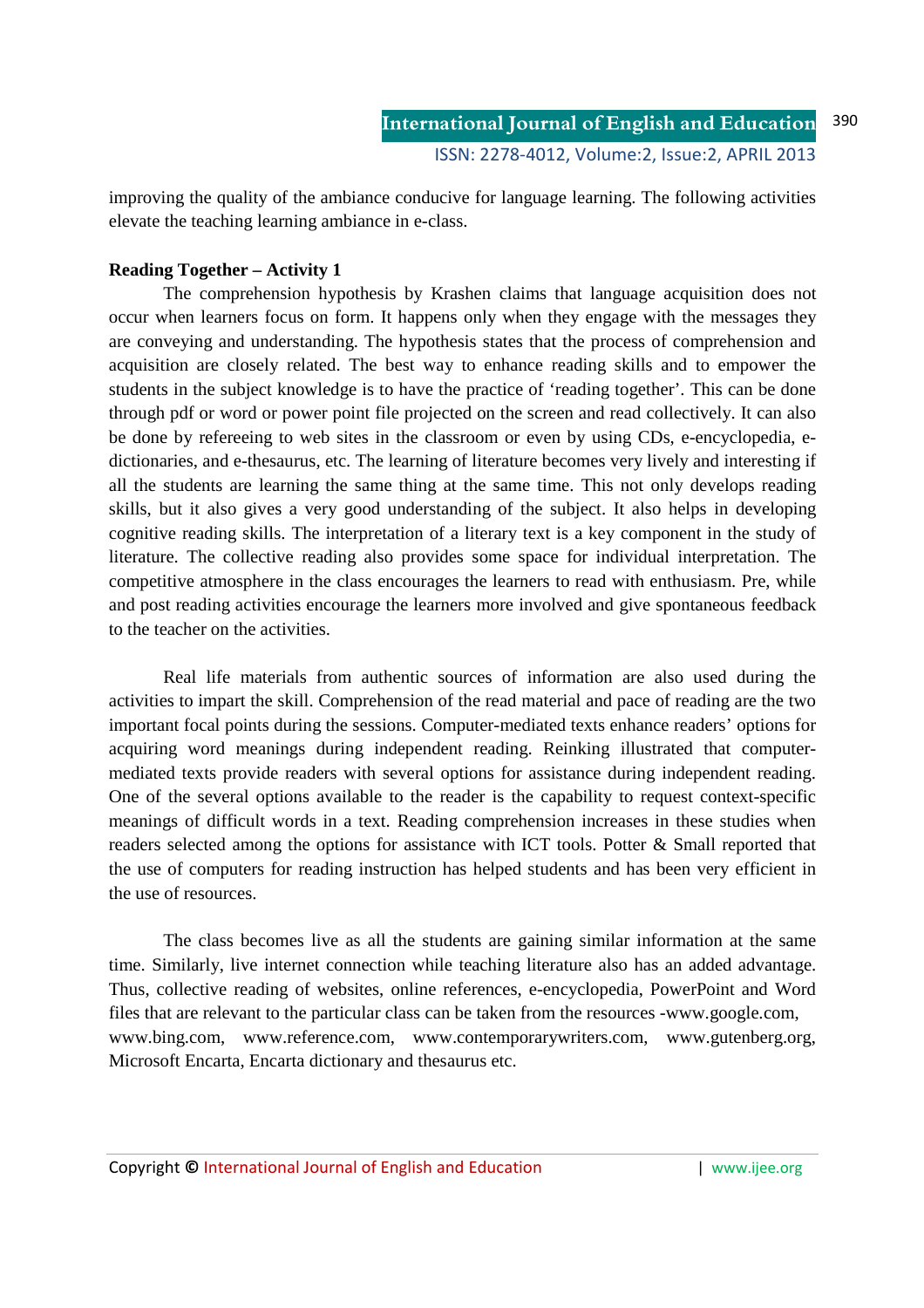ISSN: 2278-4012, Volume:2, Issue:2, APRIL 2013

## **Listening / Speaking using Multimedia - Activity 2**

A PowerPoint presentation of important scenes in the movie / play that are relevant to the day's class can be presented in the class using LCD projector with some activities using the information in the PPT. Instead of watching a whole play at once, we can cut the play into bits and pieces. A number of activities can be phased in under the six categories illustrated by Simmon in e-class to improve students' listening skills.

We also used video libraries from web resources. Web resources mentioned below are full of rich resources for videos useful in teaching English Language and Literature. The subconscious learning of accent, intonation, rhythm of several expressions will give and unbelievable result. Besides improving listening to the native/effective speaker, students also will be equipped to participate in speaking activities based on the material they watched/listened. Number of language activities like role play, interviews can be practiced in the class for improving the language proficiency of the learners. Several resources like www.youtube.com, http://video.google.com, www.keepvid.com, www.yappr.com, Audio books and soft ware like Jet Audio, Camtasia Studio can be used in PowerPoint presentation with audio and video clips. These will encourage the learners by improving their content and interest besides various practicalities that are crucial for effective communication. The following techniques are taken to train listening skills among the students using various material and activities effectively in the eclass:

- $\triangleright$  Developing cognitive strategies listening for the main idea, listening for details, and prediction
- $\triangleright$  Developing listening by integrating with the other language skills listening and speaking, listening and pronunciation, and listening and vocabulary
- $\triangleright$  Listening for academic purposes and for fun seminars, workshops, symposia etc.

 "Oral interaction is also made possible by audio conferencing tools, and although these require technical support, the findings of studies reporting on the use of such tools to improve oral ability are quite encouraging." A few basic strategies like Asking and Answering Questions, Imitation and Repetition, Substitution, Question-Answer Dialogues, Day-to-Day Expressions, Eliciting, Guess and Speak, Directed Dialogues, Descriptions, Role-Play etc. can be used to improve speaking skills in the e-class.

## **Writing Skills with Communicative Approach - Activity 3**

ICT tools can be a great help during teaching writing skill, as the discrete nature of linguistic signs can be appreciated consciously with these tools. Several classic writings and effective documents like e-books, e-news papers can be provided in the class to set good examples before students. Forums, discussions, mails and other community based websites are to be used for sharing their ideas and written scripts. The feed back of their writings will boost up the learners' interest to improve their writing skills.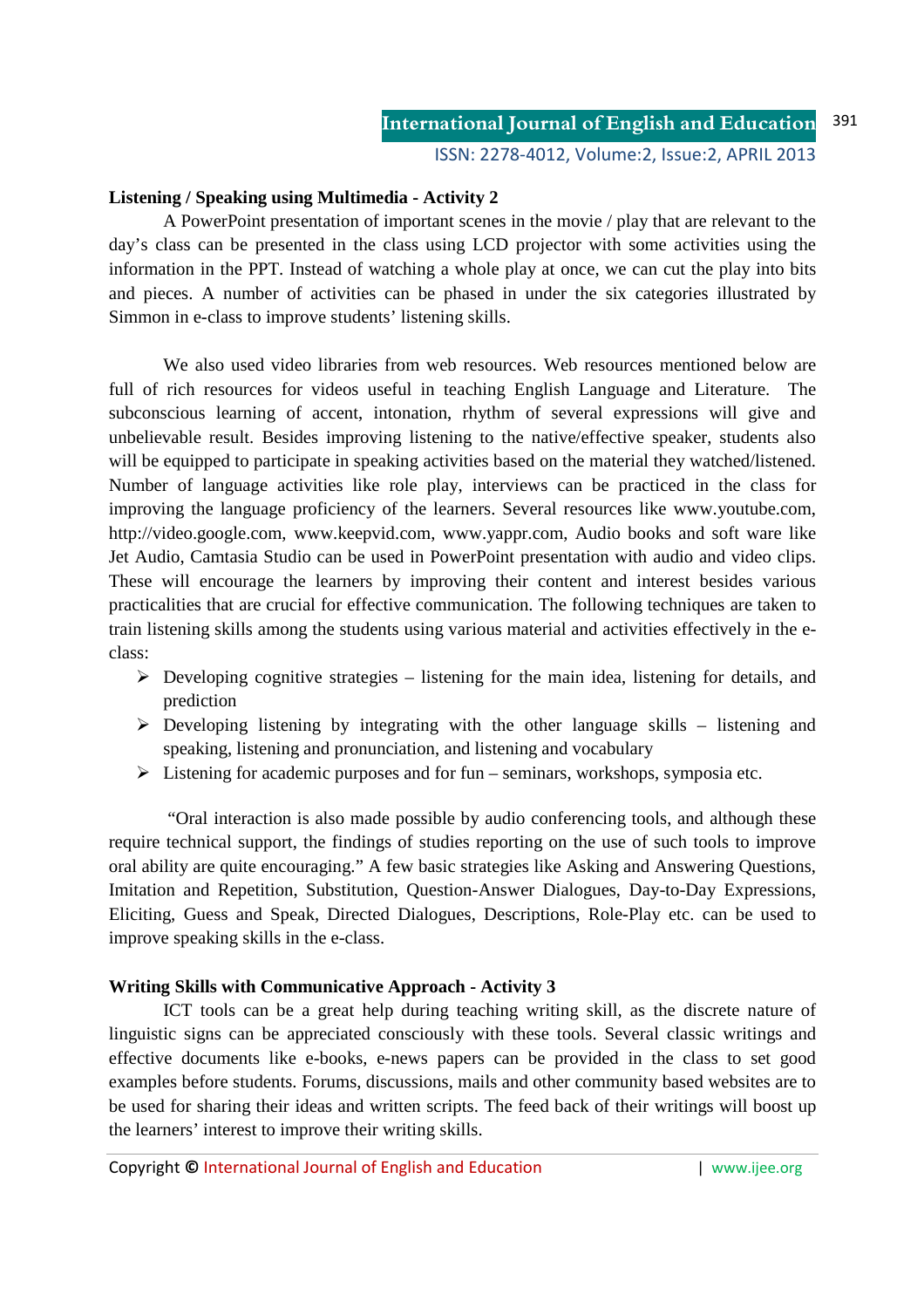#### **International Journal of English and Education** ISSN: 2278-4012, Volume:2, Issue:2, APRIL 2013 392

Writing skill is independent and can be taught as an end in itself, but classes on improving writing skill have the potential to help, consolidate and improve learners' speaking and reading skills. Writing can be viewed and taught as a developmental process like reading. Raimes classifies approaches to teaching writing into five types: controlled to free, free writing, paragraph pattern, grammar-syntax organization, communicative, and process approaches. In controlled to free approach, students are first given sentence exercises, then paragraphs to copy or manipulate grammatically, like changing questions to statements, present to past, or plural to singular, and changing words or clauses or combine sentences. In free writing approach, students are asked to write freely on any topic without worrying about grammar and spelling for five or ten minutes. Teachers generally read them and perhaps comment on the ideas the writer expressed. In paragraph pattern approach, students copy paragraphs, analyze the form of model paragraphs, and imitate model passages. They put scrambled sentences into paragraph order, they identify general specific statements, they choose or invent an appropriate topic sentence and they insert or delete sentences.

In online environments, communicative approach to writing can be effectively used where students are asked to assume the role of a writer who is writing for an audience to read. Whatever a student writes some thing, it is modified in some way by other students for better communicative effect. In the process approach to writing, students move away from concentration on the written product to an emphasis on the process of writing. Thus, the response to their writings motivated students to write and upload to the social networking sites. Then they invite their friends and relatives to read and respond to their thoughts. The entire exercise becomes interesting. The teacher can facilitate e-dictionaries, e-thesaurus and e-grammar books as the supporting materials for improving their scripts. Students themselves will use many self learning techniques with the aim of accurate and effective expression through appropriate words and sentences. With the helping hand of MS office tools, they also improve the mechanics of writing. A blog is created for the class students to share their writings and to comment on others scripts. This will be a platform to improve their writing capabilities. Applying criticism on the blogs of the writers and reviewing comments of readers and peers will motivate the students for bettering themselves.

### **Inference**

E-resources and the internet are very handy in the class room, as language and literature teacher feels confident in using the right material in the right time. As teacher's memory is not over-burdened with facts and figures, s/he is mentally free to give more time for discussion and explanation. As a result, the students are also empowered to understand language and literature in a better way than they used to do in the traditional lecture method. Traditional lecture method is not out of date but the outreach in that method is limited to a few students. Projecting multimedia material using LCD aids to their better sensory perception teaching with the help of ICT tools helps address various needs of the learners.